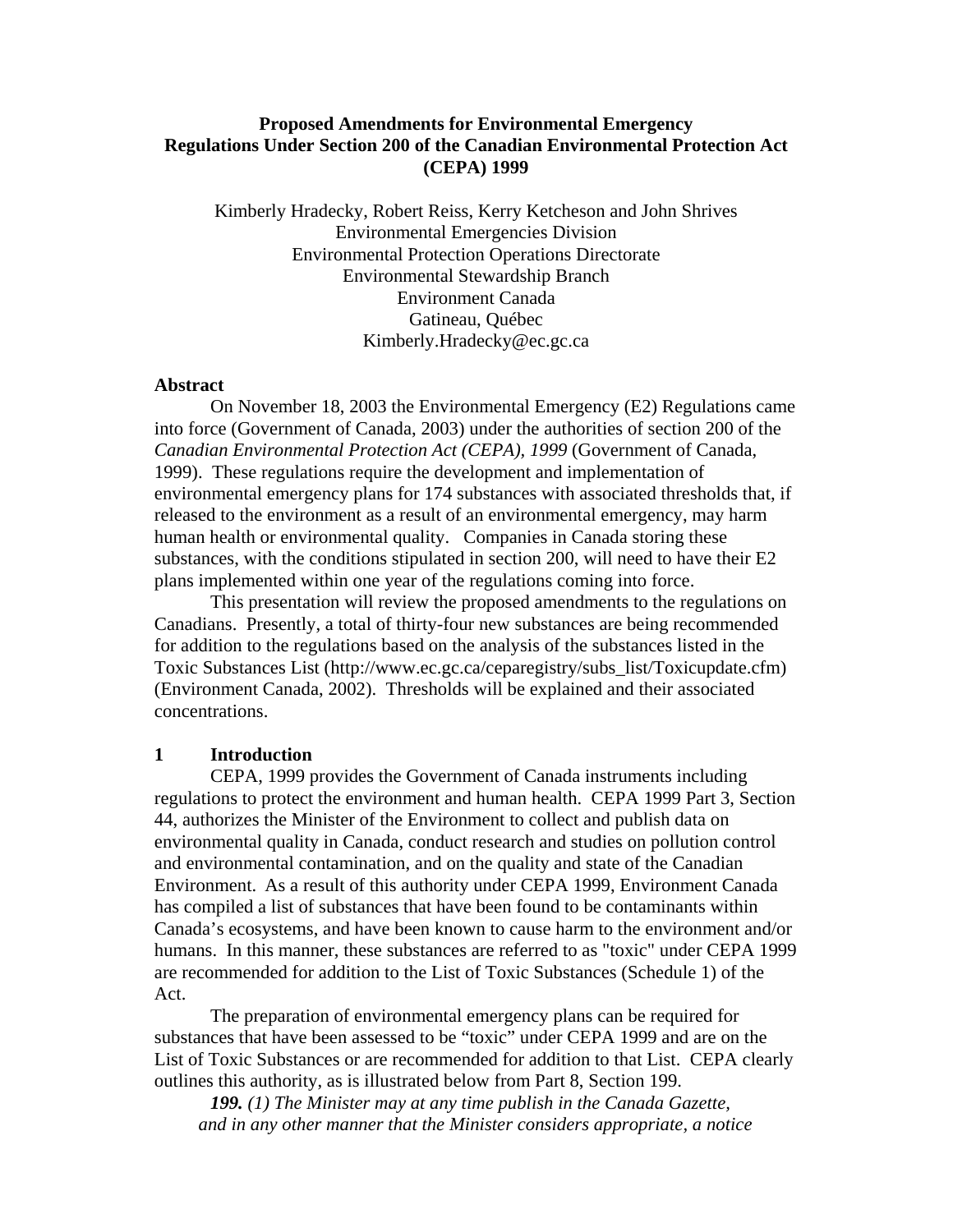*requiring any person or class of persons described in the notice to prepare and implement an environmental emergency plan respecting the prevention of, preparedness for, response to or recovery from an environmental emergency in respect of* 

 *(a) a substance or group of substances on the List of Toxic Substances in Schedule 1; (CEPA, 1999).* 

This list can be located on the web, under the title, "Toxic Substances List" (http://www.ec.gc.ca/ceparegistry/subs\_list/Toxicupdate.cfm). This Toxic Substances List currently has some 79 substances as of November 30, 2005. For the entire listing of the substances that were studied see (Ketcheson and Shrives, 2004).

 It is important to understand that the origin of these substances were the result of extensive examination of their respective concentrations in the environment, whether they were located in water, land or air. Once the quantity of substance was detected in a certain media, it was then a matter of determining if the concentration of that substance could theoretically cause a toxic effect to an organism. This determination was undertaken by comparing the measured in situ concentration to a known in vivo experiment. If the substance was found to cross a certain toxicity threshold then the substance was referred to as a "CEPA-toxic", and was subsequently added to Schedule 1.

 The substances listed in Schedule 1 were assembled so as to highlight those substances that would require a mechanism to minimise, or virtually eliminate, their exposure to the environment. Typically the majority of the substances fall under the umbrella of E2 plans or pollution prevention (P2) plans. E2 plans cover those substances that could enter the environment via a catastrophic spill, whereas P2 plans address those substances that are released via emissions, effluents, or chronic releases.

 This method of protecting Canadians is useful, but there are some situations where the devised system has not been effective. Phenol for example is a substance that was examined and was not recommended to be placed on Schedule 1. Phenol was not listed in Schedule 1 because the substance degrades in the environment and thus, it was not found in sufficient quantities to cause a harmful effect on the environment. However from an emergency perspective, there have been cases where a man had phenol spilled on his back, and he died 10 minutes later (HSDB, 2005). Fortunately, Section 200 of CEPA allows substances to be added to the E2 regulations if they are found to be hazardous and do not require to be labelled as a "CEPA-toxic".

 On the other hand, road salts have been found to be toxic to the environment. If one were to spill road salts, there would be virtually no emergency pathway for this substance. One only requires shovelling the substance back into the container, with essentially no concern of toxic effects. Thus, no emergency plan would be required for road salts. But road salts was found to persist in the environment and are causing toxic effects to organisms and/or plants. Hence by this method of analysis, special provisions have been created for road salts by calling for a code of practice for the dispersing of this substance on the roads. Here P2 plans were applicable instead of E2 plans.

 These set of amendments have addressed the question of which of the substances on Schedule 1 require environmental emergency plans. Although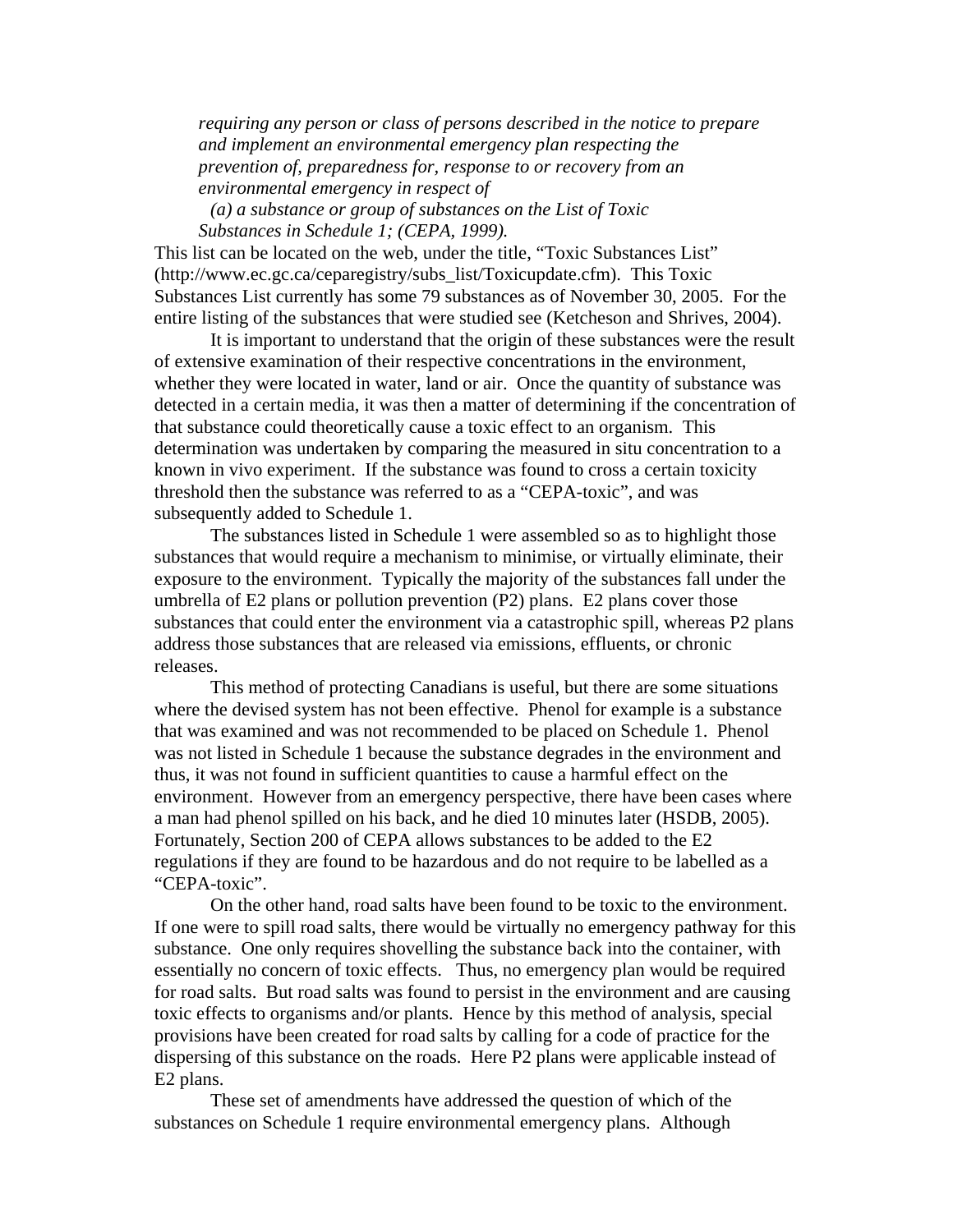Schedule 1 substances are continually being added, these set of amendments have brought to closure many of the substances that had been on Schedule 1 since the  $1990's.$ 

 Because the current regulations did not take into account possible effects to the environment, this first set of amendments addressing only substances on Schedule 1, has included environmental thresholds. The current regulations will be re-assessed for their potential to cause damage to the environment at a later time.

 Some of the substances are not found on Schedule 1 but they belong to classes of substances. For example, sulphur hexafluoride is within the class of substances called, "Inorganic Fluorides". The cadmium compounds are under the heading, "Inorganic Cadmium Compounds". Naphthalene can be located in the class called, "Polycyclic Aromatic Hydrocarbons". Nickels are found in, "Oxidic, Sulphidic and Soluble Inorganic Nickel Compounds", and chromium substances are in, "Hexavalent Chromium Compounds". Of the 65 substances originally listed on Schedule 1, there are actually 97 reports because the classes of substances can have many compounds included.

 Three of the substances, namely styrene, acetic acid and ammonium nitrate, were never on Schedule 1 but industry requested them to be added to this set of amendments because they were chemicals of concern. This illustrates that industry is aware of the potential hazards of catastrophic spills of certain substances and is demonstrating a proactive approach to protecting their employees and the population at large.

 Of the 65 substances and classes of substances listed, some were rejected because they were regulated under another Act of parliament. Others were not accepted for E2 plans due to the fact that they were by-products or contaminants and were not stored. A few did not require E2 plans because they were being phased out and were no longer allowed to be manufactured. Others, P2 plans were more applicable than E2 plans. The remaining substances a total of 34, with one being deferred due to lack of scientific data, were assigned threshold quantities and are being proposed for addition.

#### **2 The Current List of Regulated Substances**

 The E2 regulations currently have 174 substances and their associated thresholds in the Canada Gazette II notice registered 20 August, 2003 (Government of Canada, 2003). These substances have been divided into two categories, Part 1 (flammable substances) and Part 2 (other hazardous substances). In order to know how their respective thresholds were calculated see (Ketcheson and Shrives, 2005).

## **3 The Proposed List of Substances**

 This list of substances was first mentioned in (Ketcheson and Shrives, 2004), since then there have been 97 reports written on these substances or classes of substances that are available on request, see e-mail in title. The list of proposed substances for addition to the E2 regulations are shown in Tables 1, 2 and 3.

 Table 1 is for the flammable substances, and for substances that can behave as explosives under certain circumstances. Both of the substances below acquired their threshold quantity due to their reactivity. Styrene's threshold was set at 4.5 tonnes because of its potential to BLEVE (boiling liquid expanding vapour explosion), while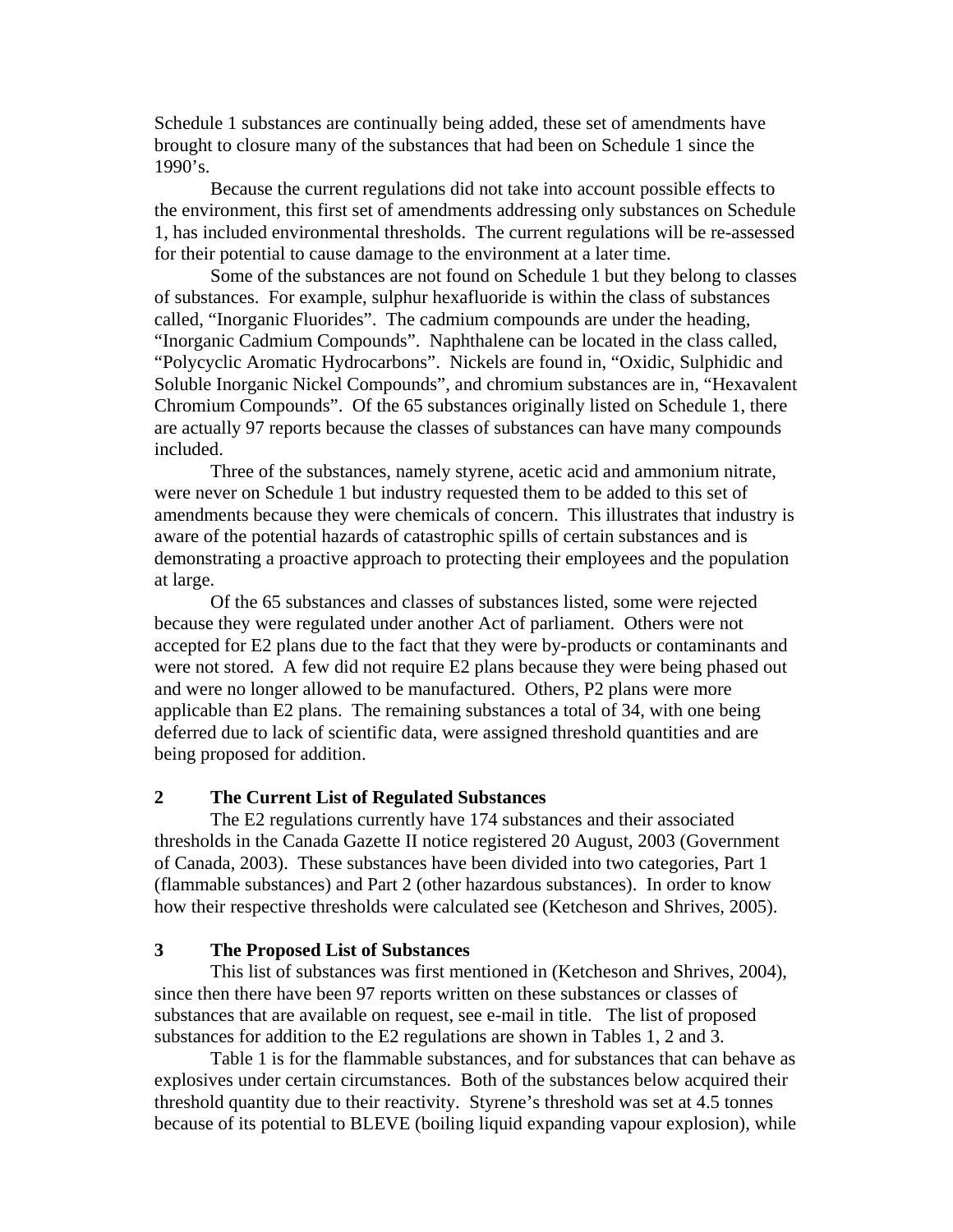ammonium nitrate's threshold was set at 20 tonnes due to its capability to explode in the solid form.

| <b>CAS</b><br><b>Number</b> | <b>Name of Substance</b>                  | <b>Threshold Quantity</b><br>(Tonnes) | <b>Concentration</b><br>$(\%)$ |
|-----------------------------|-------------------------------------------|---------------------------------------|--------------------------------|
| $100 - 42 - 5$              | <b>Styrene</b>                            | 4.5                                   |                                |
| 6484-52-2                   | Ammonium nitrate<br>(in solid form only)  | 20                                    | 60                             |
| 6484-52-2                   | Ammonium nitrate<br>(in liquid form only) | 20                                    |                                |

**Table 1 Proposed for Addition to Part 1 of Schedule 1** 

 Table 2 shows those substances that possess at least 10 mmHg vapour pressure and can cause a toxic inhalation plume. These thresholds were determined using the Risk Management Process from the United States Environmental Protection Agency (US EPA). The formula for the calculation can be found in Ketcheson and Shrives, (2005a).

**Table 2 Proposed for Addition to Part 2 of Schedule 1** 

| <b>CAS</b><br><b>Number</b> | <b>Name of Substance</b>          | <b>Threshold Quantity</b><br>(Tonnes) | <b>Concentration</b><br>$\left( \frac{0}{0} \right)$ |
|-----------------------------|-----------------------------------|---------------------------------------|------------------------------------------------------|
| $64 - 19 - 7$               | Acetic acid <sup>1</sup>          | 6.8                                   |                                                      |
| $75-09-2$                   | Dichloromethane <sup>2</sup>      | 9.1                                   |                                                      |
| 2551-62-4                   | Sulphur hexafluoride <sup>4</sup> |                                       |                                                      |

1 IDLH (Immediately Dangerous to Life and Health) = 50 ppm

2  $IDLH = 2300 ppm$ 

 $3$  IDLH = 1000 ppm

4 Inhalation LCLo mammal unspecified 300  $g/m<sup>3</sup>$ 

 Table 3 are a compilation of substances that may be a human and/or animal carcinogen, and/or are toxic to fish. Some of the substances may have more than one Chemical Abstract Service Number (CAS Number) due to hydrates. All of the substances below have less than 10 mmHg vapour pressure and, hence, cannot be associated with Part 2.

|               | Table 5 I reposed for tradition to I are 5 or Schedule 1 |                           |                      |
|---------------|----------------------------------------------------------|---------------------------|----------------------|
|               |                                                          | <b>Threshold Quantity</b> |                      |
| <b>CAS</b>    |                                                          | (Tonnes)                  | <b>Concentration</b> |
| <b>Number</b> | <b>Name of Substance</b>                                 |                           | $(\%)$               |
| $56 - 23 - 5$ | Carbon tetrachloride                                     | 0.22                      |                      |
|               | (Tetrachloromethane)                                     |                           |                      |
| $79-01-6$     | Trichloroethylene <sup>3</sup>                           | 1.13                      |                      |
| $91 - 20 - 3$ | Naphthalene                                              | 4.5                       | 10                   |
|               | (in liquid form only)                                    |                           |                      |
| $91 - 94 - 1$ | 3,3'-dichlorobenzidine                                   | 1.13                      |                      |

**Table 3 Proposed for Addition to Part 3 of Schedule 1**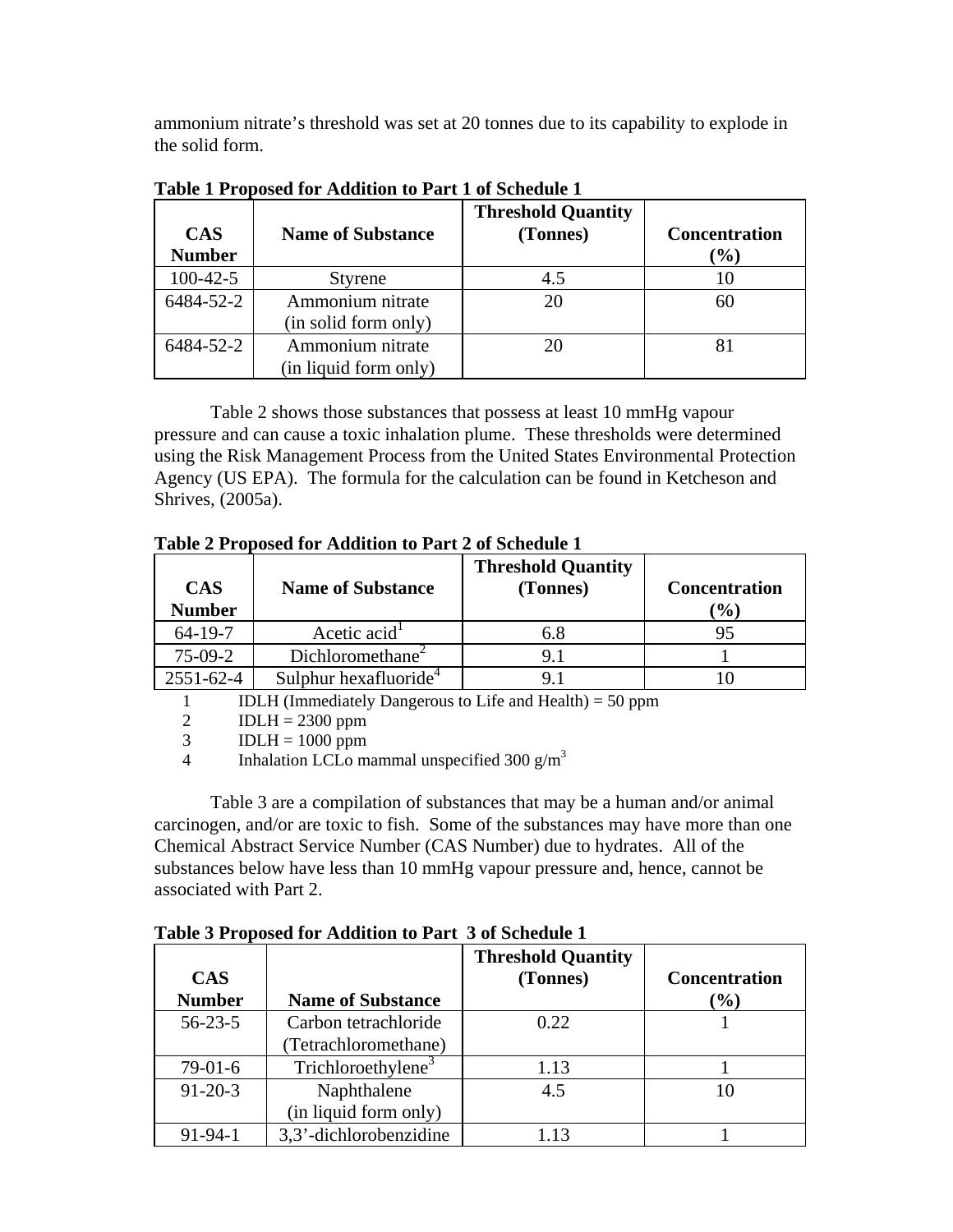|                  |                          | <b>Threshold Quantity</b> |                      |
|------------------|--------------------------|---------------------------|----------------------|
| <b>CAS</b>       |                          | (Tonnes)                  | <b>Concentration</b> |
| <b>Number</b>    | <b>Name of Substance</b> |                           | $\frac{6}{9}$        |
| $117 - 81 - 7$   | Bis(2-ethylhexyl)        | 0.22                      | $\mathbf{1}$         |
|                  | phthalate (DEHP)         |                           |                      |
| $127 - 18 - 4$   | Tetrachloroethylene      | 1.13                      | $\mathbf{1}$         |
|                  | (Perchloroethylene,      |                           |                      |
|                  | Perc)                    |                           |                      |
| 373-02-4         | Nickel acetate           | 0.22                      | 10                   |
| 1303-28-2        | Arsenic pentoxide        | 0.22                      | 10                   |
| 1306-19-0        | Cadmium oxide            | 0.22                      | 10                   |
| 1306-23-6        | Cadmium sulphide         | 0.22                      | 10                   |
|                  | (Cadmium sulfide)        |                           |                      |
| 1313-99-1        | Nickel oxide             | 0.22                      | 10                   |
| 1327-53-3        | Arsenic trioxide         | 0.22                      | 10                   |
|                  | (Arsenic(III) oxide)     |                           |                      |
| 3333-67-3        | Nickel carbonate         | 0.22                      | 10                   |
| 7440-38-2        | Arsenic                  | 0.22                      | 10                   |
| 7718-54-9        | Nickel chloride          | 0.22                      | 10                   |
| $7775 - 11 - 3$  | Sodium chromate          | 0.22                      | 10                   |
| 7778-39-4        | Arsenic acid             | 0.22                      | 10                   |
| 7778-43-0;       | Sodium arsenate          | 0.22                      | 10                   |
| 10048-95-0       |                          |                           |                      |
| 7784-46-5        | Sodium arsenite          | 0.22                      | 10                   |
| 7786-81-4;       | Nickel sulphate          | 0.22                      | 10                   |
| 10101-97-0       | (Nickel sulfate)         |                           |                      |
| 7789-00-6        | Potassium chromate       | 0.22                      | 10                   |
| 7738-94-5;       | Chromic acid             | 0.22                      | 10                   |
| 1333-82-0        | (Chromium trioxide)      |                           |                      |
| 10108-64-2       | Cadmium chloride         | 0.22                      | 10                   |
| 10124-36-4       | Cadmium sulphate         | 0.22                      | 10                   |
|                  | (Cadmium sulfate)        |                           |                      |
| 10588-01-9       | Sodium dichromate        | 0.22                      | 10                   |
| 13138-45-9;      | Nickel nitrate           | 0.22                      | 10                   |
| 13478-00-7       |                          |                           |                      |
| 15699-18-0       | Nickel ammonium          | 0.22                      | 10                   |
|                  | sulphate (Nickel         |                           |                      |
|                  | ammonium sulfate)        |                           |                      |
| 81741-28-8       | Tributyl tetradecyl      | 0.22                      | 10                   |
|                  | phosphonium chloride     |                           |                      |
|                  | (TTPC)                   |                           |                      |
| 25154-52-3;      | Nonylphenol              | 1.13                      | 10                   |
| $104 - 40 - 5$ ; |                          |                           |                      |
| 84852-15-3       |                          |                           |                      |

# **4 Methodology for Determining Thresholds for Table 3**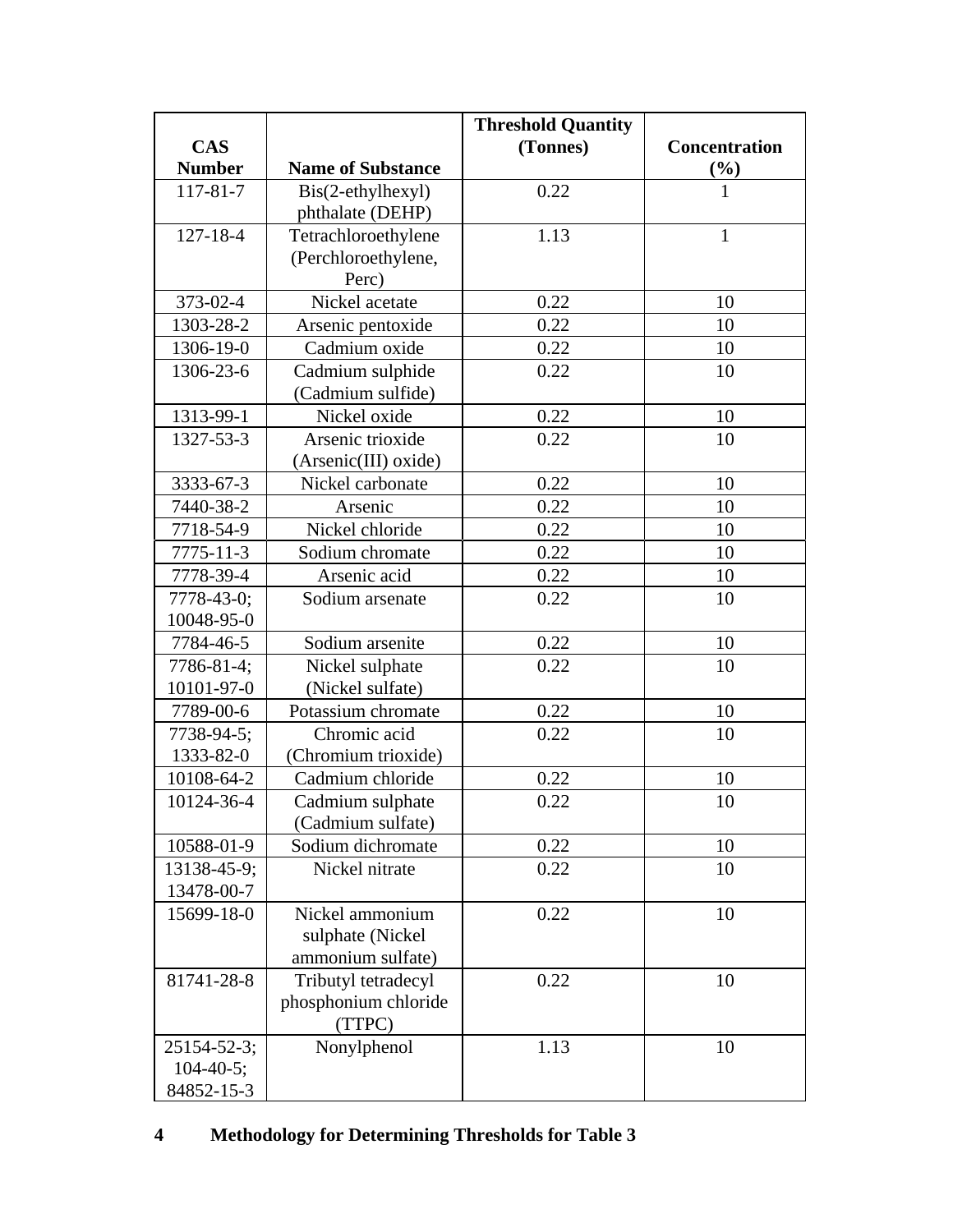There were two different thresholds used to assist Environment Canada in determining the toxicity of substances to the environment. One was to examine the potential of the substance to enter into freshwater and its capacity to harm aquatic life in the event of an acutely toxic spill. The other method was to note those chemicals that can cause cancer and have the capacity to persist in the environment for at least 5 years. A more detailed discussion will follow.

## **4.1 Aquatic Thresholds**

Acute toxicity is determined using primarily a fish 96 hour  $LC_{50}$ . Scoring for acute toxicity of aquatic species is based on the classification table from the Organization for Economic Cooperation and Development (OECD, 2001). In addition, a robust study evaluation will determine which value will be used for classification. The most sensitive value for a freshwater fish will be selected for the robust study. If the value fails the robust study, then the next most sensitive species will be selected. Only data on Canadian species are used.

 Table 4 shows the fish toxicity criteria table with its corresponding scale. Values for 96 hour LC<sub>50</sub> fish toxicity data that are less than or equal to 100 mg/L may require an E2 plan. Any value over 100 mg/L is classified as practically non-toxic and was not included for environmental thresholds.

| Category               | <b>Aquatic Toxicity (mg/L)</b> |
|------------------------|--------------------------------|
| <b>Extremely Toxic</b> | $\leq 0.1$                     |
| <b>Highly Toxic</b>    | $> 0.1$ to $\leq 1$            |
| Moderately Toxic       | $>1$ to $\leq 10$              |
| <b>Slightly Toxic</b>  | $>10$ to $\leq 100$            |
| Practically Non-Toxic  | >100                           |
|                        | (OECD, 2001)                   |

#### Table 4 Acute Toxicity 96 Hrs LC<sub>50</sub> Rating for Aquatic Species

 The assessment of the aquatic toxicity threshold will also include data from persistence and bioaccumulation, when available. The persistence and bioaccumulation criteria have been selected and can be seen in Table 5 below. CEPA has classified the virtual elimination criteria for the persistence of a substance in sediment to be greater than or equal to 1 year. Since the water persistence for CEPA virtual elimination is greater than or equal to 6 months, then the water criteria was selected over the sediment value.

 When the persistence, bioaccumulation, fish toxicity, and thresholds are placed together, they result in table 5, as shown below. The first step in using the table is to locate where the value for the most sensitive fish is located within the Acute Aquatic Toxicity row. If there is no available information on persistence (P) or bioaccumulation (B), then the fish toxicity value is related to the threshold quantity, which is the bottom row. If P and B criteria exist, then the acute aquatic toxicity defaults to the lower column of the P or B values with the corresponding drop in threshold quantity. If the P and B criteria are higher than the fish toxicity, then the lower threshold quantity is maintained. For example, suppose the acute aquatic toxicity is 15 mg/L. This value corresponds to a threshold quantity of 9.1 tonnes. Other data on the same substance suggests that the P value is 8 months and the BCF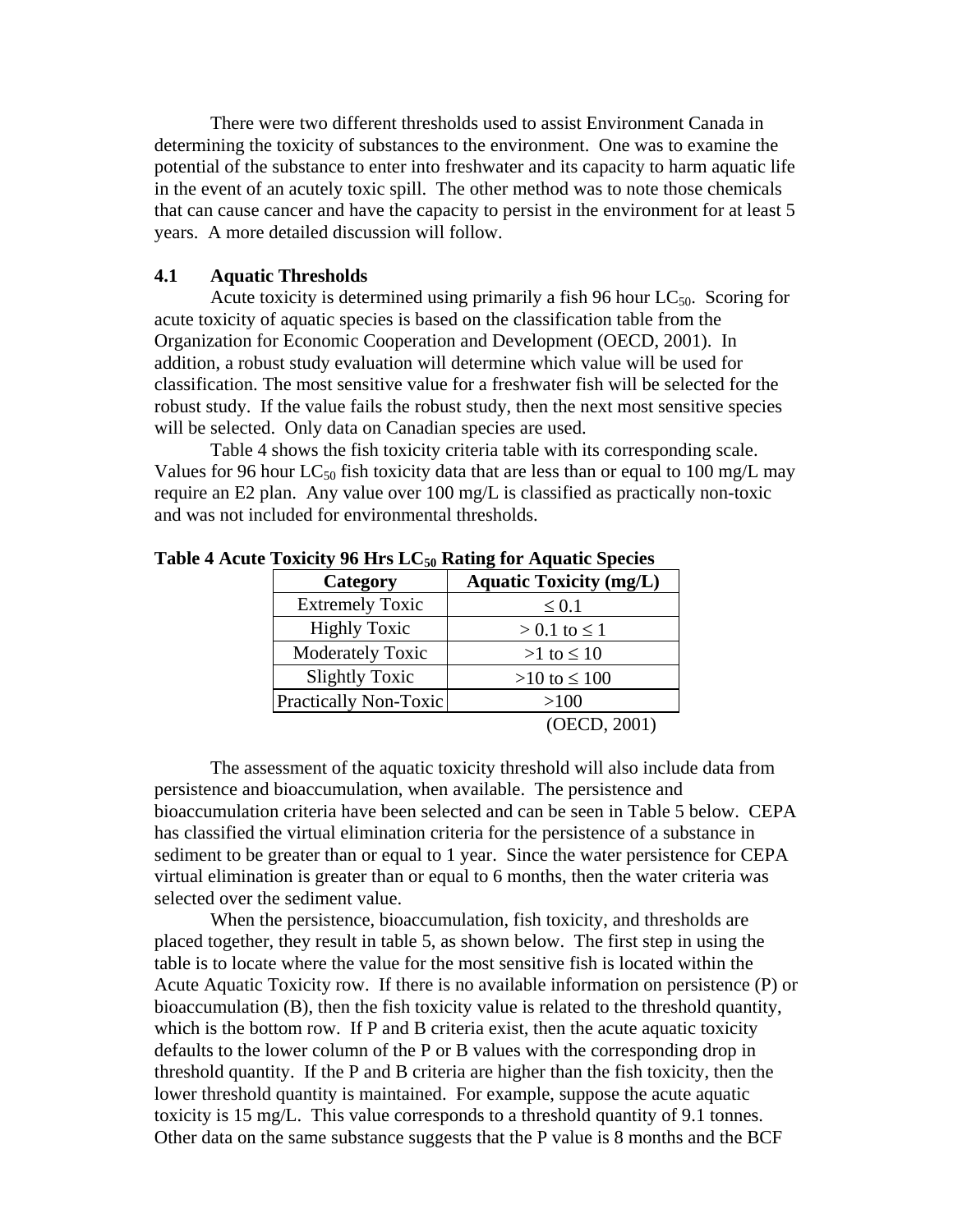is 750. Thus, the acute aquatic toxicity defaults to 0.22 tonnes because the P value falls within the classification of an extreme hazard. The BCF criteria was only classified as a very high hazard, thus it is not the dominant criteria for the acute aquatic toxicity.

 Due to this system, any substance that can remain in water for long periods of time will continue to contribute to the aquatic toxicity. Also, if a substance is bioaccumulative in water, then the substance may accumulate in the organism and may be transported along the higher trophic levels of the food chain. Due to the inherent hazardous potential of substances that are persistent and bioaccumulative, these parameters have been taken into account along with the acute aquatic toxicity information.

|                              | <b>Extremely</b> |                     | <b>Moderately</b>  | <b>Slightly</b>   |
|------------------------------|------------------|---------------------|--------------------|-------------------|
| <b>Criteria</b>              | <b>Toxic</b>     | <b>Highly Toxic</b> | <b>Toxic</b>       | <b>Toxic</b>      |
| Persistence                  |                  | $\geq 2$ months     |                    |                   |
| (water)                      | $\geq 6$ months  | to                  | N/A                | N/A               |
|                              |                  | $< 6$ months        |                    |                   |
|                              | $BCF \geq$       | $BCF \ge 500$ to <  |                    |                   |
| <b>Bioaccumulation</b>       | 5000             | $5000$ or           | N/A                | N/A               |
|                              | $\alpha$         | Log Kow $\geq 4$ to |                    |                   |
|                              | $Log Kow \geq$   | $\leq 5$            |                    |                   |
|                              | 5                | (unless $BCF <$     |                    |                   |
|                              |                  | 500)                |                    |                   |
| Acute Aquatic                |                  |                     |                    |                   |
| Toxicity                     | $\leq 0.1$       | $> 0.1$ to $\leq 1$ | $> 1$ to $\leq 10$ | $>10$ to $\leq$   |
| $(96 \text{ hrs } LC_{50} -$ |                  |                     |                    | 100               |
| mg/L)                        |                  |                     |                    |                   |
| Threshold                    | 0.22             | 1.13                | 4.50               | 9.10              |
| Quantity                     | $(500$ lbs)      | $(2,500$ lbs)       | $(10\ 000\ 1bs)$   | $(20\,000\,$ lbs) |
| $(Tonnes - lbs)$             |                  |                     |                    |                   |

**Table 5 Acute Aquatic Toxicity Thresholds** 

 The thresholds quantities for the aquatic toxicity were taken from the Risk Management Planning (RMP) quantities used for the vapour cloud explosion potential partially shown in Table 6, (Environment Canada, 2002**)**. The most hazardous of the aquatic toxicity was assigned a value of 0.22 tonnes. The largest fish toxicity parameter was given the highest threshold quantity of 9.10 tonnes. The rest of the values between 0.1 and 100 mg/L were evenly staggered between the threshold ranges.

**Table 6 Threshold Values Index** 

| <b>Fish Toxicity</b> | <b>Threshold Quantities</b> |
|----------------------|-----------------------------|
| (mg/L)               | metric tonnes (lbs)         |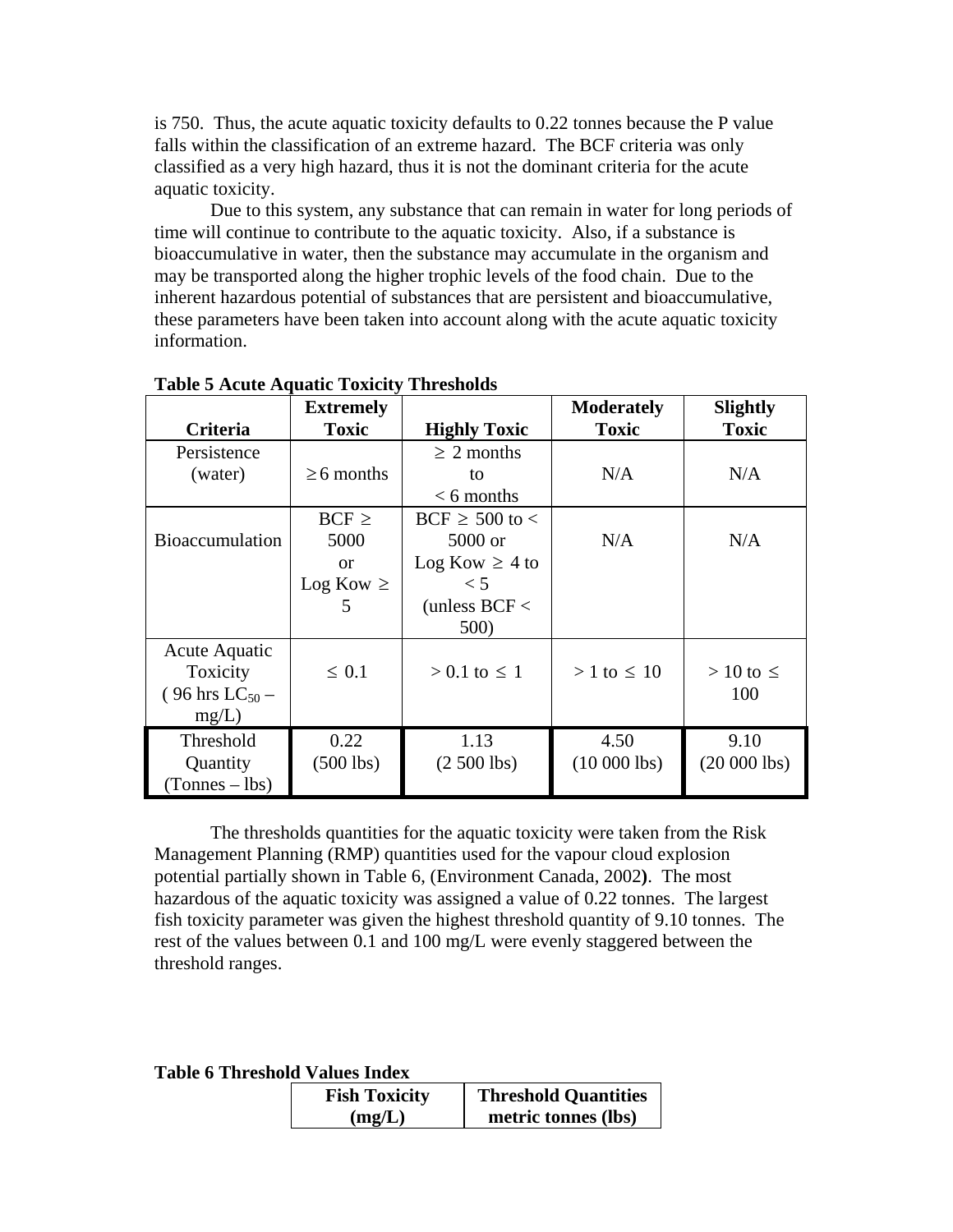| $\leq 0.1$           | 0.22(500)     |
|----------------------|---------------|
|                      | 0.45(1000)    |
| $> 0.1$ to $\leq 1$  | 1.13(2500)    |
|                      | 2.27(5000)    |
| $> 1$ to $\leq 10$   | 4.50 (10 000) |
|                      | 6.80(15000)   |
| $> 10$ to $\leq 100$ | 9.10(20000)   |

 Since ground water, drainages, tributaries and rivers can all lead to contamination of a water body it is proposed that these acute toxicity thresholds would apply even if a fixed facility did not have any visible water body within the boundaries of the company's location.

#### **4.1.1 Inorganics and Metals**

 For metals, and inorganics the moiety of concern can be used to ascertain the aquatic toxicity threshold. However, this is an estimation of the toxicity to fish. If another value exists that passes a robust study analysis, this value would be more applicable since it is an actual experiment with the substance and not estimation.

 The moiety of concern involves isolating the most relevant toxic portion of the compound to the environment or humans. For example, the substance CdO is an ionic substance which dissociates into water as:  $Cd^{2+}$  and  $O^{2-}$ . The most toxic atom in this case is the cadmium ion. This atom then would be referred to as the 'moiety of concern'.

 From time to time in the literature, a fish toxicity parameter may mention that the endpoint is 0.004 mg (Cd)/L. This implies that only the Cadmium was measured in solution and not the entire substance to which the cadmium is a part of. However, the substance may have been, for example, CdO or cadmium oxide as the actual toxicant within the solution. In order to be useful for the aquatic toxicity assessment, the entire mass of the substance must be calculated and not simply the moiety of concern. An example of how to extrapolate a moiety of concern to the entire substance is shown below:

The moiety of concern is 0.0014 mg/L of Cd, but the substance is CdO.

$$
\frac{Cd}{CdO} = \frac{112.41 \frac{g}{mol}}{128.4094 \frac{g}{mol}} = \frac{0.0014 \frac{mg}{L} (Cd)}{X \frac{mg}{L} (CdO)}
$$

$$
X = \frac{(128.4094)(0.0014)}{(112.41)} = 0.0016 \frac{mg}{L} CdO
$$
(1)

This extrapolated value is the number that will be used to define the aquatic toxicity threshold. See Figure 1 for a schematic on the decision making process for determining aquatic toxicity thresholds.

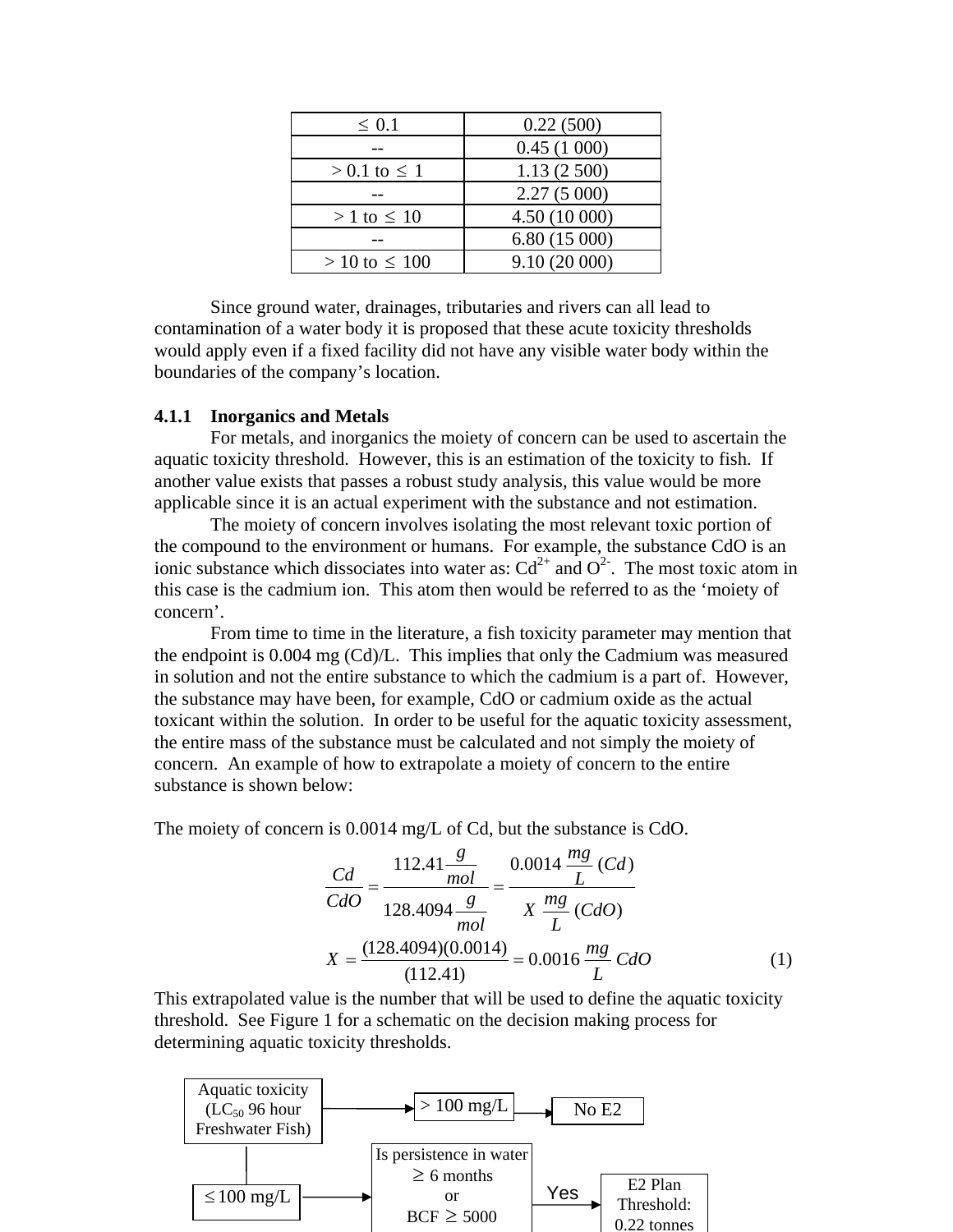Figure 1 Flow-chart Showing Aquatic Toxicity Threshold Determinations

## **4.2 Carcinogenic Thresholds**

 Previously, it was concluded that 10 years was sufficient time for a carcinogenic substance to cause cancer in humans. Due to new evidence, the exposure time for a substance to cause cancer was lowered to 5 years in accordance with the precautionary principle. It has been shown that an infant is ten times more at risk than an adult.

 According to the revised *Guidelines for Carcinogen Risk Assessment* published by the US EPA, a substance is classified based on various parameters. For example, a chemical could have a different effect on someone with a disease than a healthy person. There are numerous factors that must be considered such as mode of action, weight of evidence, dose-response assessment, susceptible populations and lifestyles.

 "*The risk attributable to early-life exposure often appears modest compared with the risk from lifetime exposure, but it can be about 10-fold higher than the risk from an exposure of similar duration occurring later in life*" (US EPA, 2005a).

 "*The 10-fold adjustment represents an approximation of the weighted geometric mean tumor incidence ration from juvenile or adult exposures in the repeated dosing studies*" (US EPA, 2005b).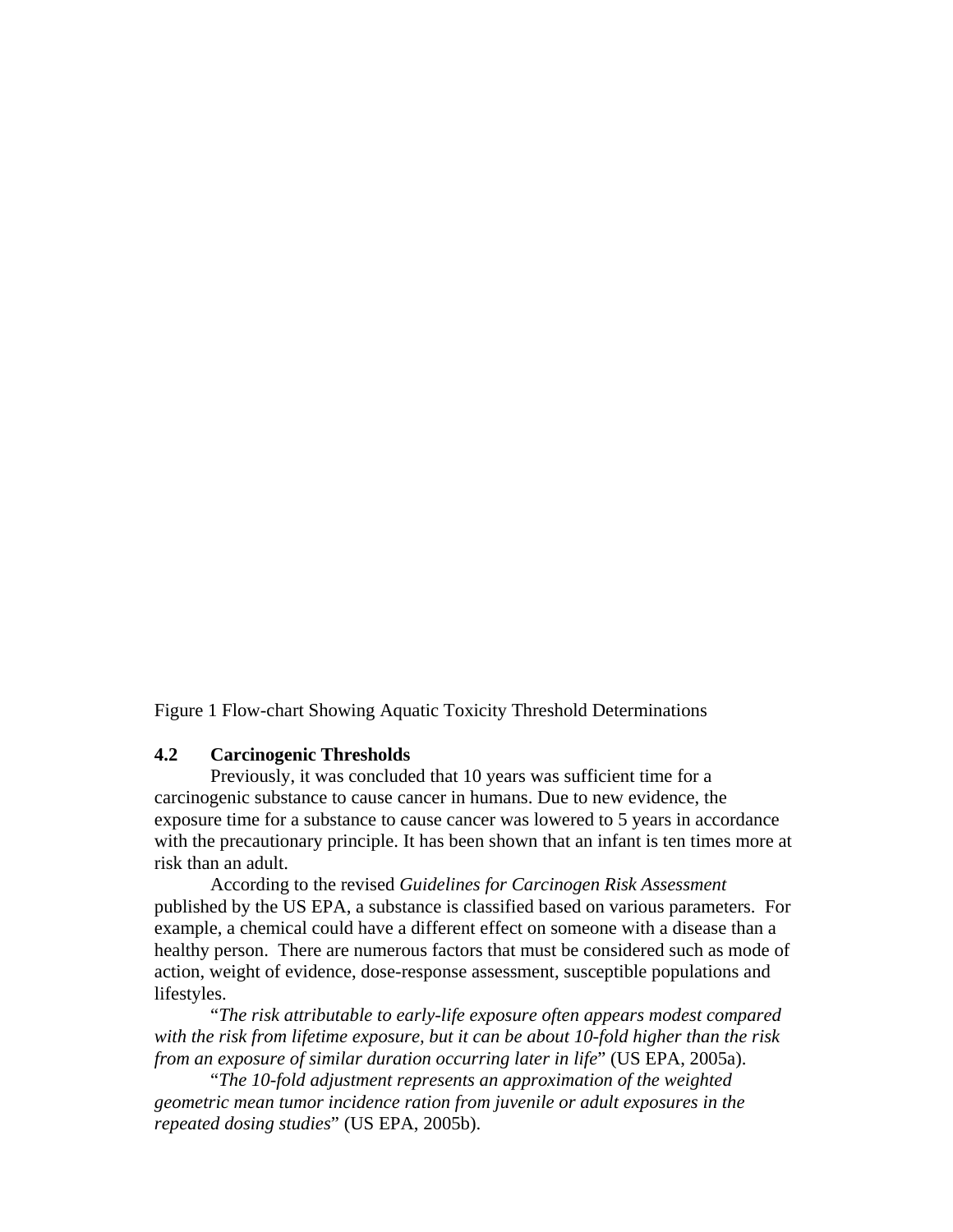A latent period of up to 20 years or longer is often associated with cancer development, for adults.

 "*Rarely are there studies that directly evaluate risks following early-life exposure. Standard animal bioassays generally begin dosing after the animals are several weeks old, when many organ systems are mature. This could lead to an understatement of risk, because an accepted concept in the science of carcinogenesis is that young animals are usually more susceptible to the carcinogenic activity of a chemical than are mature animals. Moreover, prenatal exposure to some agents, including vinyl chloride and saccharin can induce different tumors that are not seen in standard bioassays*" (US EPA, 2005a).

 In accordance with the precautionary principle, a substance will be classified as a carcinogen when it is classified by the US EPA or International Agency for Research on Cancer (IARC) as a potential or known human or animal carcinogen, and is persistent. A substance is classified as persistent, in this case, when it is indefinitely persistent or is persistent for greater than five years in any media. In these cases, the thresholds will be 0.22 tonnes for the protection of humans and the environment.

 There are two sets of carcinogenicity ratings that are often listed; the International Agency for Research on Cancer (IARC, 1999), and the U.S. EPA (U.S. EPA, 2002). Both systems use a multi-level grading system to rate a chemical's carcinogenicity potential. In these schemes, a chemical is carcinogenic to humans, probably carcinogenic, carcinogenic in animals and potentially carcinogenic to humans, is unclassifiable, or is not carcinogenic. If the two systems disagree on a chemical's rating, the most conservative assessment will be used. Figure 2 shows a flow-chart depicting the decision making process for inhalation, as well as, carcinogenic thresholds.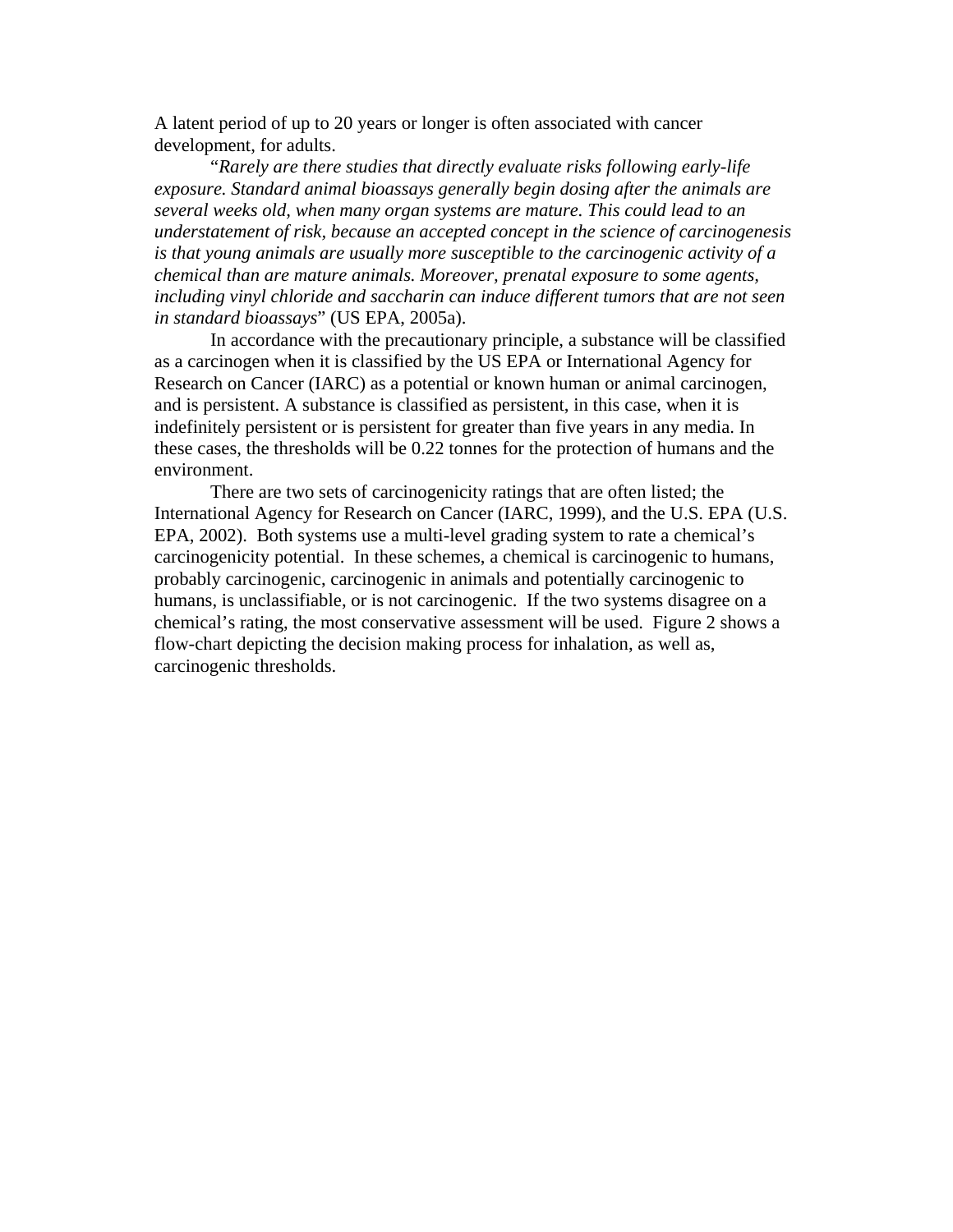

Figure 2 Flow-chart Showing Carcinogenic and Inhalation Threshold **Determinations** 

# **5 Mixtures**

 The current regulations and the amendments show a threshold quantity that is given as 100% purity. Mixtures for substances listed in the regulations under Part 1 and 2 already have methods to determine what the threshold quantity would be for mixtures. However, for the substances in Part 3 it was decided to divide the threshold quantity by the percent purity. This process is familiar to industry since it is already used to determine the threshold quantity for toxics. For example, if the threshold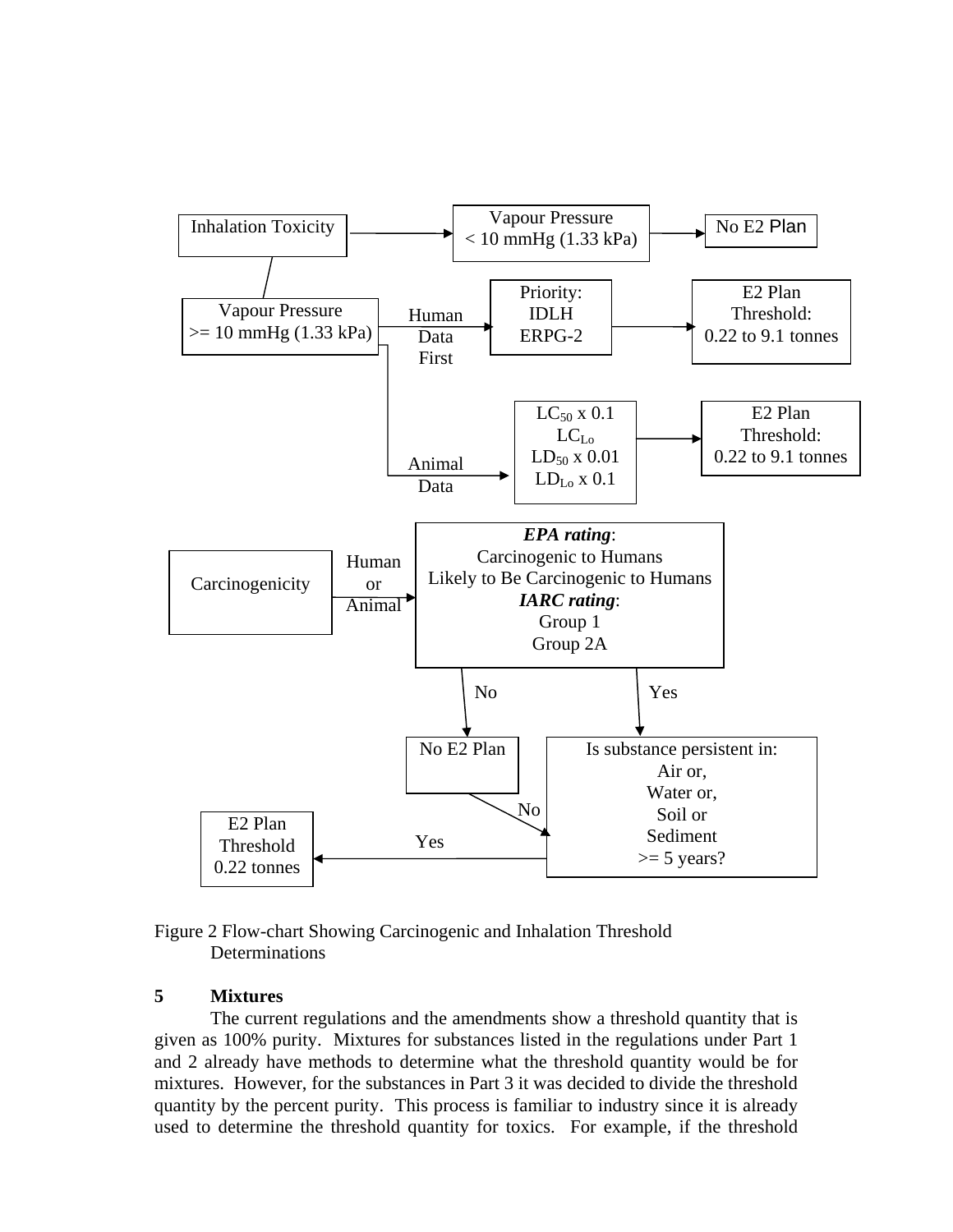quantity for a certain substance in the regs is 1.13 tonnes, and the percentage purity is 36%, then the new threshold quantity would be:

$$
\frac{1.13}{0.36} = 3.14 \text{ tonnes.}
$$

This is the standard approach, but there is nothing preventing a company from using the aquatic toxicity guideline written by Environment Canada. This guideline has been written with Canadian and OECD guidelines in mind. Thus, the guideline has been harmonized between countries to give a standardized scientific approach to determining the  $LC_{50}$  96 hours for aquatic fish species. The guideline is called, "*Guidance Document on Statistical Methods for Environmental Toxicity Tests (EPS 1/RM/46-March 2005)*", and another useful document is called, "*Guidance Document on Application and Interpretation of Single-species Tests in Environmental Toxicology (EPS 1/RM/34-1999)*". In this manner instead of estimating the toxicity level, one could experimentally determine the  $LC_{50}$  value with a credited laboratory for a mixture, and then subsequently determine the threshold quantity, instead of a calculation. The calculation method is an acceptable method to deduce the new threshold quantity.

# **6 Conclusion**

 Environment Canada has created environmental threshold quantities in order to fulfill the requirements of CEPA, which is to protect humans and the environment. Since the current set of regulations only took into account potential human impacts as a result of spills, then the amendments provide additional considerations for potential spills to the environment with these set of substances. Hence, at some point in the future, all of the current substances will be re-examined to determine their possible impacts to the environment in the event of a spill.

 Establishing threshold quantities for aquatic life can be difficult especially when some chemicals can affect aquatic species with varying degrees of effects when conditions such as: pH, temperature, and hardness of water are constantly changing. This methodology provides a means of demonstrating that those substances capable of causing harm to fish, with bioaccumulation and persistence criteria included, will have lower threshold quantities assigned.

 Some of the substances may have more than one threshold quantity assigned such as tetrachloroethylene. This substance had the following thresholds; 1.13 tonnes for aquatic, and 6.8 tonnes for air inhalation toxicity. The amendments will state the most stringent threshold quantity, which in this case is 1.13 tonnes. Due to the danger of the substance entering the water and the air environments, it is expected that the E2 plan would cover both such possibilities.

 It is expected that the proposed regulations will be published in Canada Gazette I by the spring of 2006, and after a consultation period of 60 days, the substances will then be published Canada Gazette II for the fall of 2006. Consultations have already taken place with key stakeholders, and industry but the amendments have not formally been accepted or reviewed by the public at large. Thus, there may be unanticipated changes to the amendments in the near future after the consultation period has passed.

# **7 References**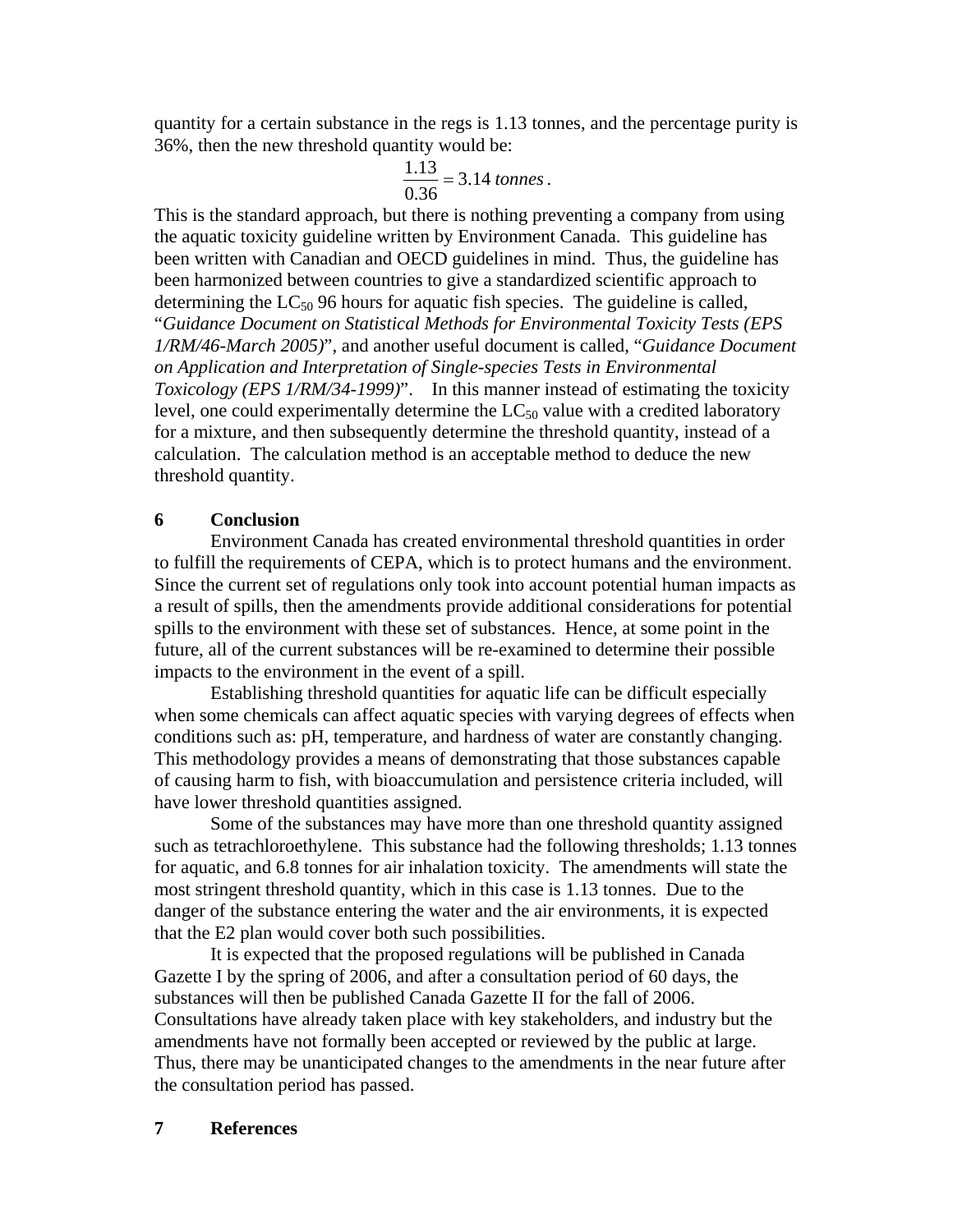Government of Canada, *Canadian Environmental Protection Act, 1999*, Statutes of Canada, 1999, Chapter 33, Act assented to 14 September 1999, Minister of Supply and Services Canada, Ottawa, 1999.

Government of Canada, *Canada Gazette Part II*, Vol. 137, No. 19, Published by the Queen's Printer for Canada, pp. 2394 - 2428, 10 September, 2003. http://www.ec.gc.ca/ceparegistry/documents/regs/g2-13719\_r1.pdf

HSDB (Hazardous Substances Databank), Phenol, US National Library of Medicine, Canadian Centre for Occupational Health and Safety, updated 07/07, 2005. http://ccinfoweb2.ccohs.ca/hsdb/Action.lasso?-database=hsdb&-layout=Display& response=detail.html&-op=eq&HSDB+NUMBER=113&-search

IARC (International Agency for Research on Cancer), IARC Monographs Database on Cancer Risks to Humans, World Health Organization, http://monographs.iarc.fr/monoeval/eval.html, (Accessed December, 2002), 1999.

Environment Canada, Rationale for the Development of a List of Regulated Substances under CEPA Section 200 and their Threshold Quantities, prepared by J.P. Lacoursière Inc. for National Program Directorate, Environmental Emergencies Branch, Ottawa, Project No. P00092, http://www.ec.gc.ca/ceparegistry/documents/regs/e2\_rationale/toc.cfm, 2002.

Ketcheson, K. and J. Shrives, "A Review of CEPA Toxic Substances and the Requirements for Environmental Emergency Plans", in *Proceedings of the Twentyseventh Arctic and Marine Oilspill Program (AMOP) Technical Seminar, Vol. 2*, Environment Canada, Ottawa, ON, pp. 559-619, 2004.

Ketcheson, K. and J. Shrives, "A Methodology for Determining Environmental Threshold Quantities for Substances Covered by CEPA's Environmental Emergency Regulation", in *Proceedings of the Twenty-eighth Arctic and Marine Oilspill Program (AMOP) Technical Seminar, Vol. 2*, Environment Canada, Ottawa, ON, pp. 1085-1100, 2005.

Ketcheson, K. and J. Shrives, "A Methodology for Determining Environmental Threshold Quantities for Substances Covered by CEPA's Environmental Emergency Regulation", in *Proceedings of the Twenty-eighth Arctic and Marine Oilspill Program (AMOP) Technical Seminar, Vol. 2*, Environment Canada, Ottawa, ON, pp. 1092, 2005a.

OECD, "Guidance Document on the Use of the Harmonized System for the Classification of Chemicals, which are Hazardous for the Aquatic Environment, No. 27," in: *Harmonized Integrated Hazard Classification System for Human Health and Environmental Effects of Chemical Substances*, OECD (Organization for Economic Co-operation and Development) Environment, Health and Safety Publications, Series on Testing and Assessment, No 33, pp. 127-247,